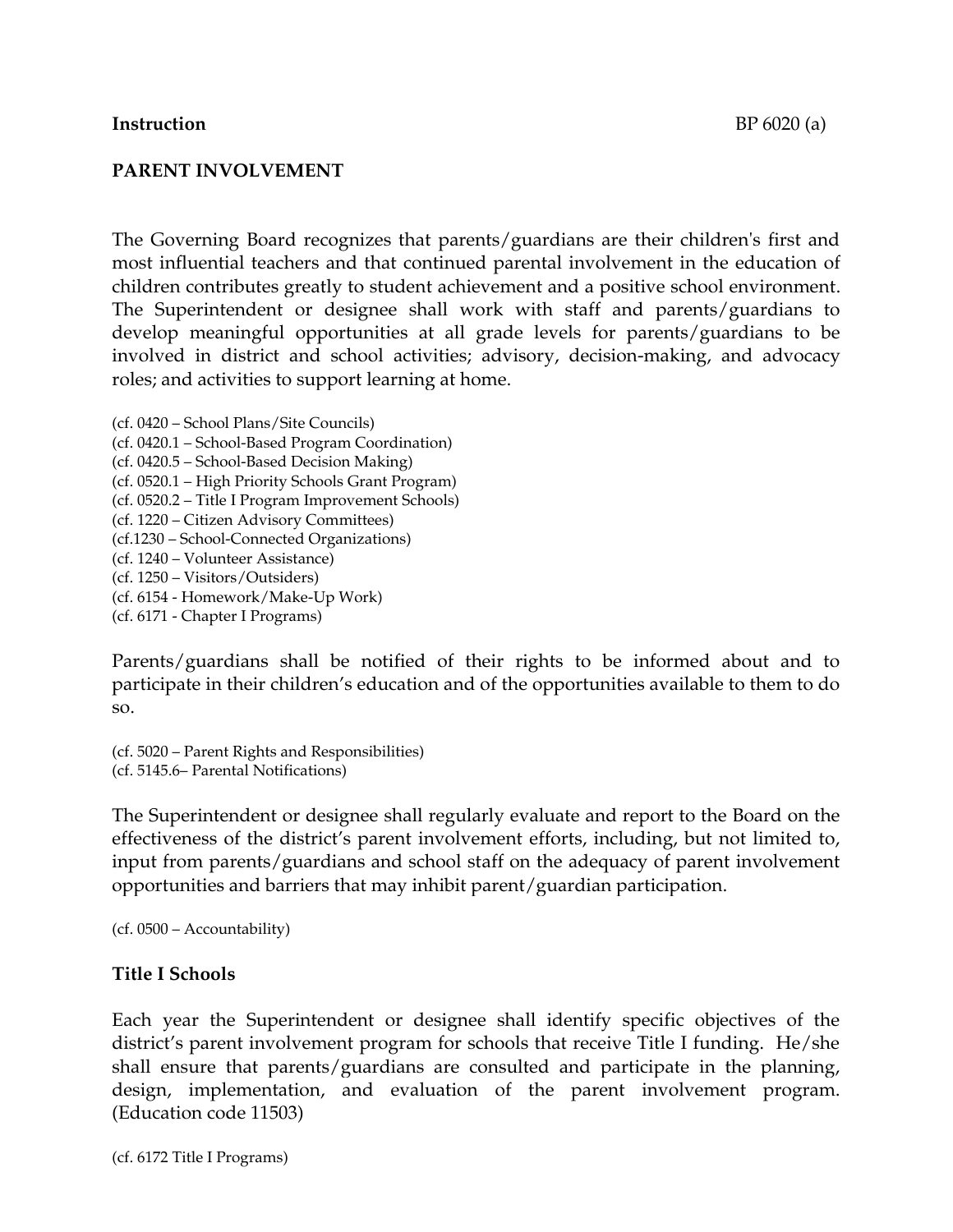The Superintendent or designee shall ensure that the district's parent involvement strategies are jointly developed with and agreed upon by parents/guardians of students participating in Title I programs. Those strategies shall establish expectations for parent involvement and describe how the district will carry out each activity listed in 20 USC 6318. (20 USC 6318)

The Superintendent or designee shall consult with parents/guardians of participating students in the planning and implementation of parent involvement programs, activities, and regulations. He/she also shall involve parents/guardians of participating students in decisions regarding how the district's Title I funds will be allotted for parent involvement activities. (20 USC 6318)

(cf. 3100 – Budget)

The Superintendent or designee shall ensure that each school receiving Title I funds develop a school-level parent involvement policy in accordance with 20 USC 6318.

Legal Reference:

EDUCATION CODE 11500-11506 Programs to Encourage Parental Involvement UNITED STATES CODE, TITLE 20 6318 Parent Involvement

Management Resources:

CDE PROGRAM ADVISORY 0928.90 Guidelines for the development of policies on parent involvement

Policy EL RANCHO UNIFIED SCHOOL DISTRICT adopted: December 14, 2006 Pico Rivera, California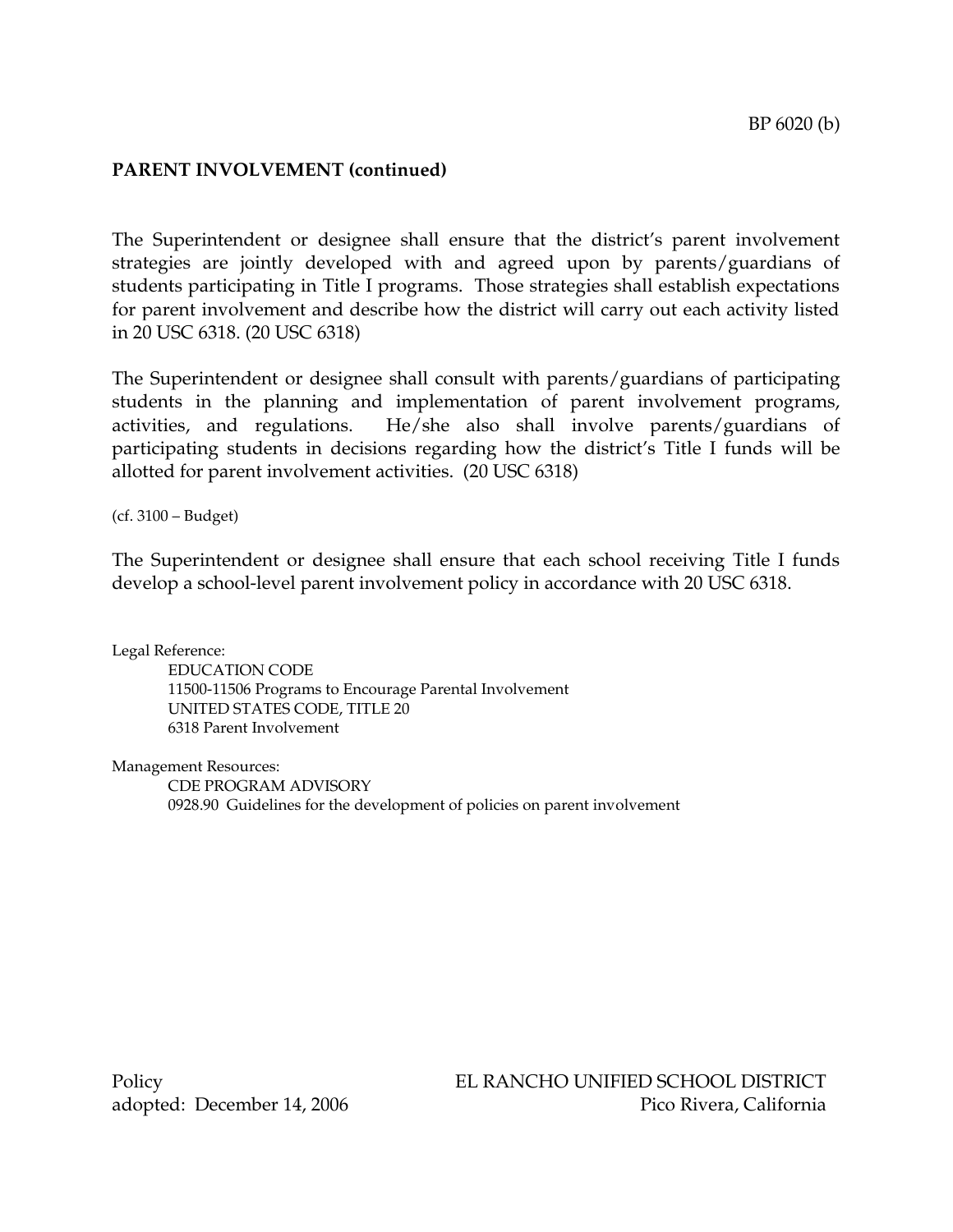# **District Strategies for Title I Schools**

To ensure that parents/guardians of students participating in Title I programs are provided with opportunities to be involved in their children's education, the Superintendent or designee shall:

1. Involve parents/guardians of participating students in the joint development of the Title I local educational agency (LEA) plan pursuant to 20 USC 6312 and the process of school review and improvement pursuant to 20 USC 6316 (20 USC 6318)

(cf. 6171 - Title I Programs)

The Superintendent or designee may:

- a. Establish a district-level committee including parent/guardian representatives from each school site to review and comment on the LEA plan in accordance with the review schedule established by the Governing Board.
- b. Invite input on the LEA plan from other district committees and school site councils.

(cf. 0420 - School Plans/Site Councils) (cf. 1220 - Citizen Advisory Committees)

- c. Communicate with parents/guardians through the district newsletter, web site, or other methods regarding the LEA plan and the opportunity to provide input.
- d. Provide copies of working drafts of the LEA plan to parents/guardians in an understandable and uniform format and, to the extent practicable, in a language the parents/guardians can understand.
- e. Ensure that there is an opportunity at a public Board meeting for public comment on the LEA plan prior to the Board's approval of the plan or revisions to the plan.
- f. Ensure that school-level policies on parent involvement address the role of school site councils and other parents/guardians as appropriate in the development and review of school plans.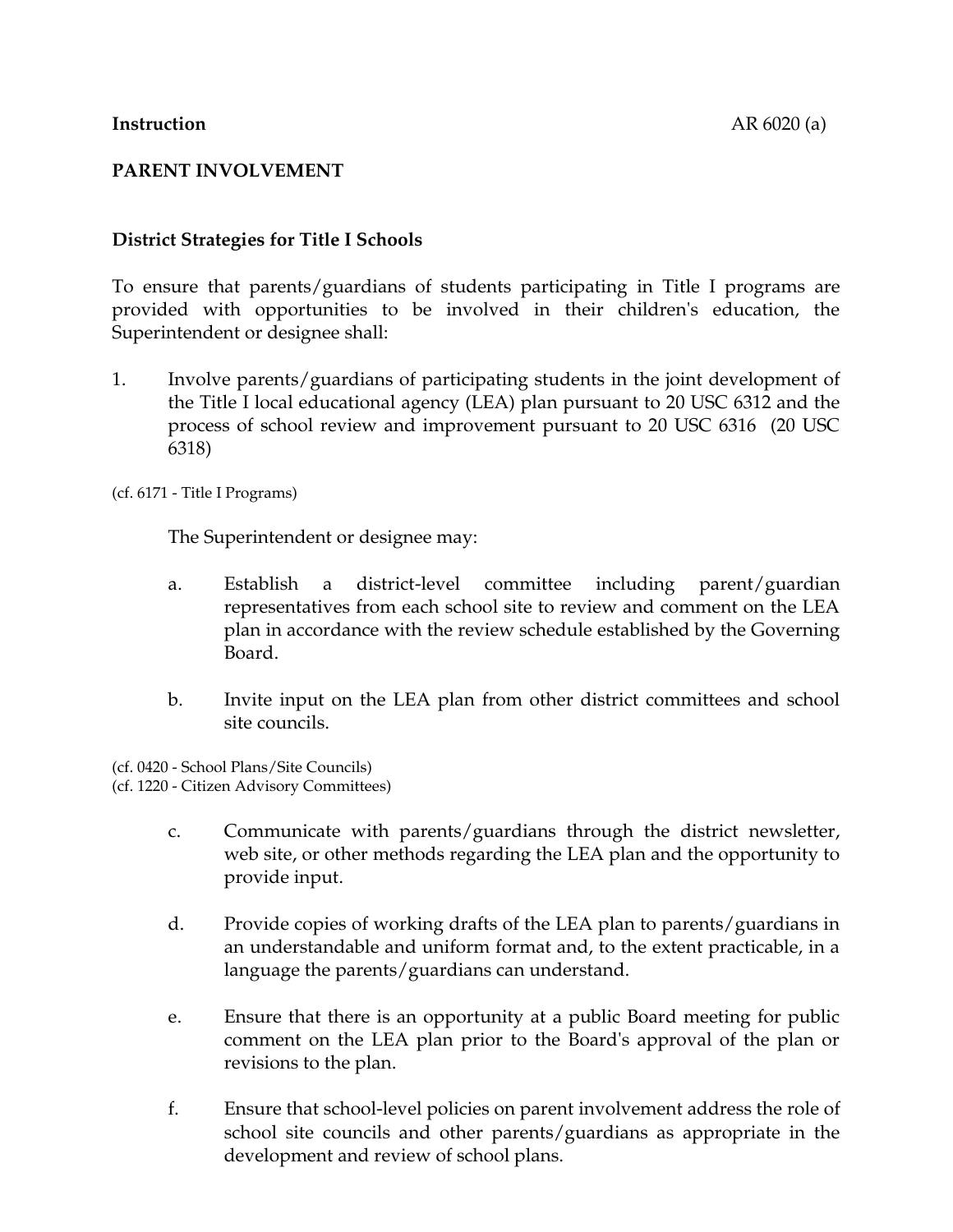2. Provide coordination, technical assistance, and other support necessary to assist Title I schools in planning and implementing effective parent involvement activities to improve student academic achievement and school performance. (20 USC 6318)

The Superintendent or designee may:

- a. Assign person(s) in the district office to serve as a liaison to the schools regarding Title I parent involvement issues.
- b. Provide training for the principal or designee of each participating school regarding Title I requirements for parent involvement, leadership strategies, and communication skills to assist him/her in facilitating the planning and implementation of parent involvement activities.
- c. Provide ongoing district-level workshops to assist school site staff and parents/guardians in planning and implementing improvement strategies, and seek input from parents/guardians in developing the workshops.
- d. Provide information to schools about the indicators and assessment tools that will be used to monitor progress.
- 3. Build the capacity of schools and parents/guardians for strong parent involvement. (20 USC 6318)

The Superintendent or designee shall: (20 USC 6318)

- a. Assist parents/guardians in understanding such topics as the state's academic content standards and academic achievement standards, state and local academic assessments, the requirements of Title I, and how to monitor a child's progress and work with educators to improve the achievement of their children.
- (cf. 6011 Academic Standards)

(cf. 6162.5 - Student Assessment)

(cf. 6162.51 - Standardized Testing and Reporting Program)

(cf. 6162.52 - High School Exit Examination)

b. Provide materials and training to help parents/guardians work with their children to improve their children's achievement, such as literacy training and using technology, as appropriate, to foster parent involvement.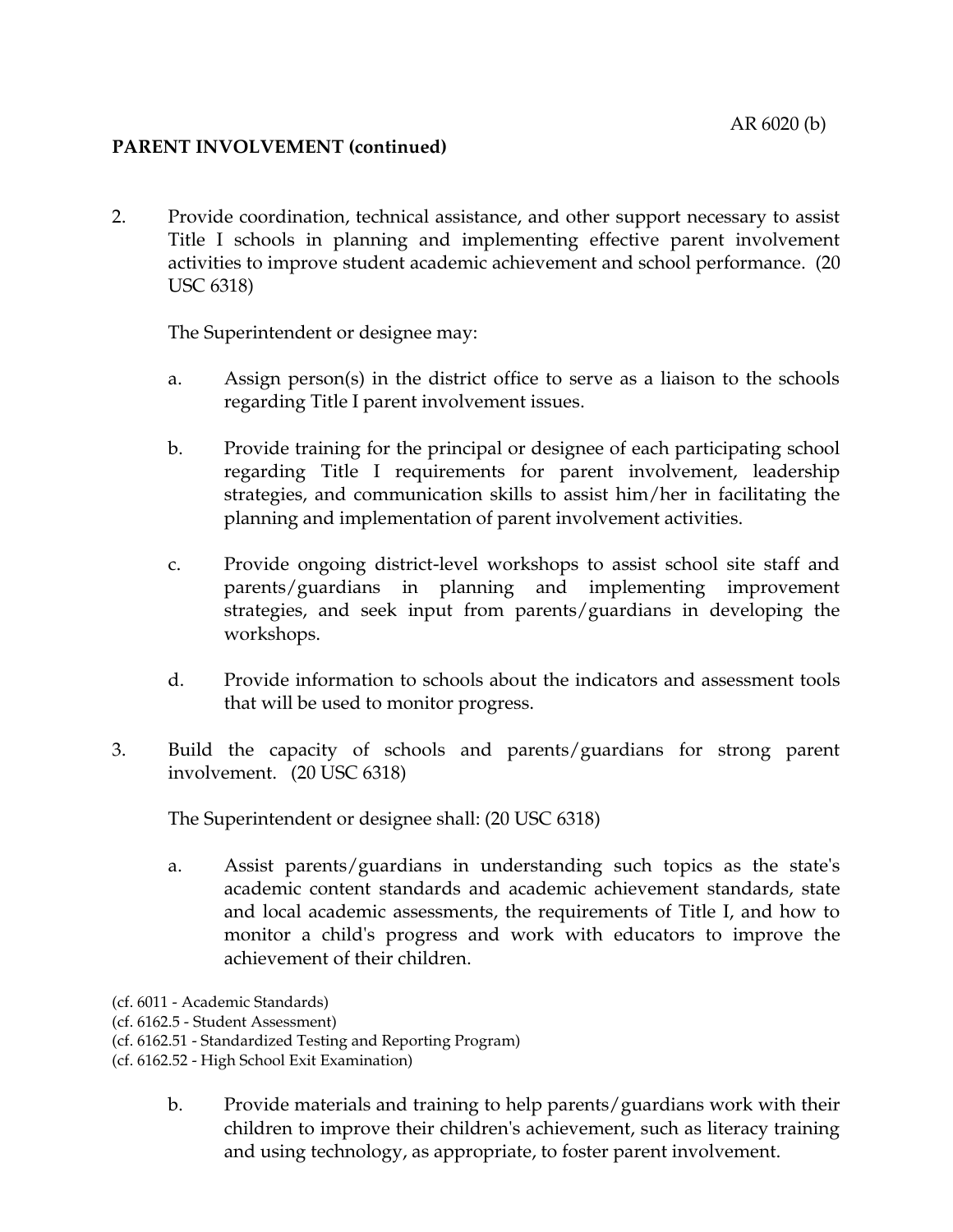- c. Educate teachers, student services personnel, principals, and other staff, with the assistance of parents/guardians, in the value and utility of parent/guardian contributions and in how to reach out to, communicate with, and work with parents/guardians as equal partners, implement and coordinate parent/guardian programs, and build ties between parents/guardians and the schools.
- (cf. 4131 Staff Development)
- (cf. 4231 Staff Development)
- (cf. 4331 Staff Development)
	- d. To the extent feasible and appropriate, coordinate and integrate parent involvement programs and activities with other programs, and conduct other activities, such as parent resource centers, that encourage and support parents/guardians in more fully participating in their children's education.
	- e. Ensure that information related to school and parent/guardian programs, meetings, and other activities is sent to the parents/guardians of participating students in a format and, to the extent practicable, in a language the parents/guardians can understand.
	- f. Provide other such reasonable support for parent involvement activities as parents/guardians may request.
	- g. Inform parents/guardians and parent organizations of the existence and purpose of parent information and resource centers in the state that provide training, information, and support to parents/guardians of participating students.

In addition, the Superintendent or designee may:

- a. Involve parents/guardians in the development of training for teachers, principals, and other educators to improve the effectiveness of such training.
- b. Provide necessary literacy training, using Title I funds if the district has exhausted all other reasonably available sources of funding for such training.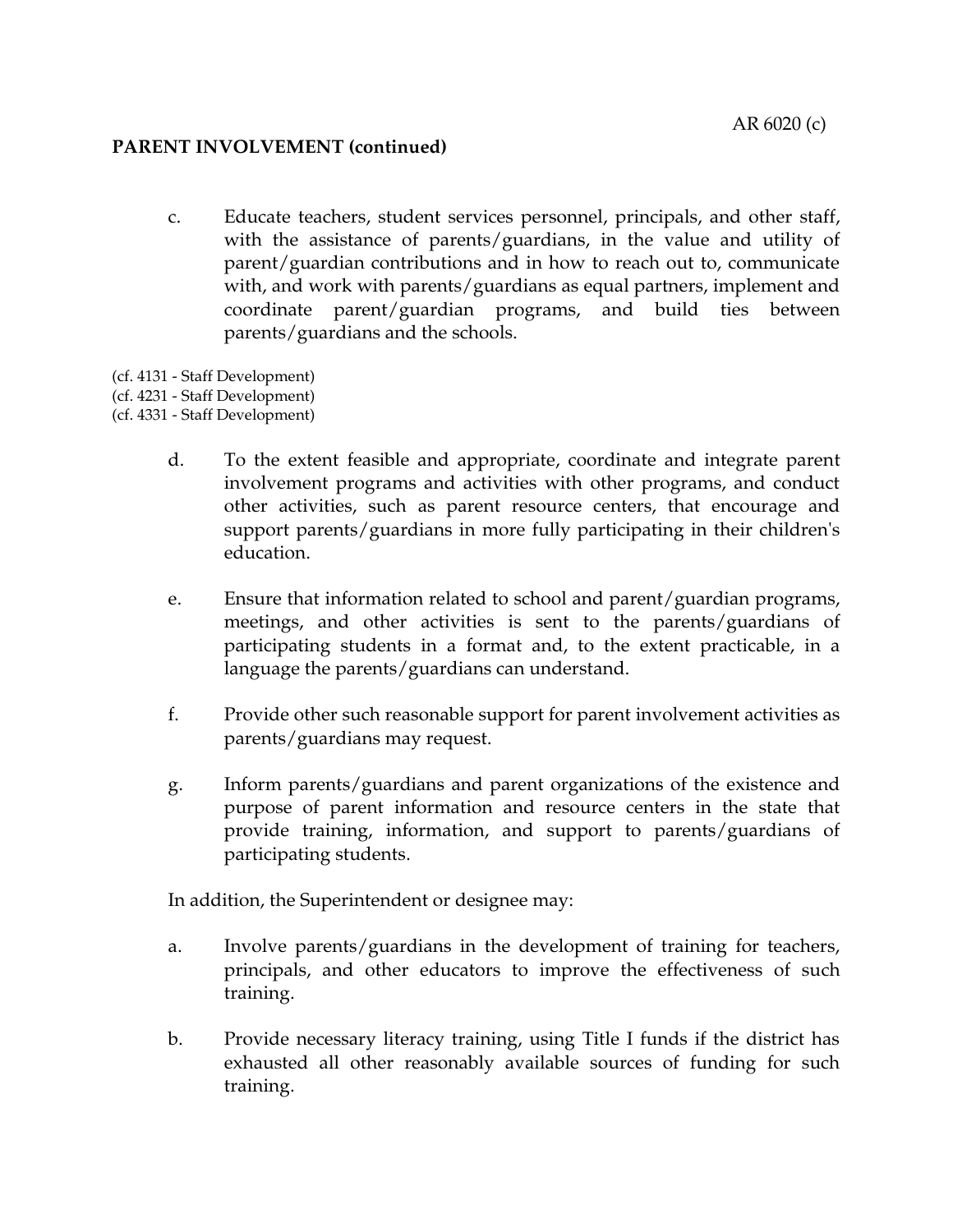- c. Pay reasonable and necessary expenses associated with parent involvement activities, including transportation and child care costs, to enable parents/guardians to participate in school-related meetings and training sessions.
- d. Train parents/guardians to enhance the involvement of other parents/guardians.
- e. Arrange school meetings at a variety of times or, when parents/guardians are unable to attend such conferences, conduct in-home conferences between parents/guardians and teachers or other educators who work directly with participating students.
- f. Adopt and implement model approaches to improving parent involvement.
- g. Establish a districtwide parent advisory council to provide advice on all matters related to parent involvement in Title I programs.
- h. Develop appropriate roles for community-based organizations and businesses in parent involvement activities.
- i. Make referrals to community agencies and organizations that offer literacy training, parent education programs, and/or other services that help to improve the conditions of parents/guardians and families.

(cf. 1020 - Youth Services)

- j. Provide a master calendar of district activities and district meetings.
- k. Provide information about opportunities for parent involvement through the district newsletter, web site, or other written or electronic means.
- l. Engage parent-teacher organizations to actively seek out and involve parents/guardians through regular communication updates and information sessions.

(cf. 1230 - School-Connected Organizations)

m. To the extent practicable, provide translation services at school sites and at meetings involving parents/guardians as needed.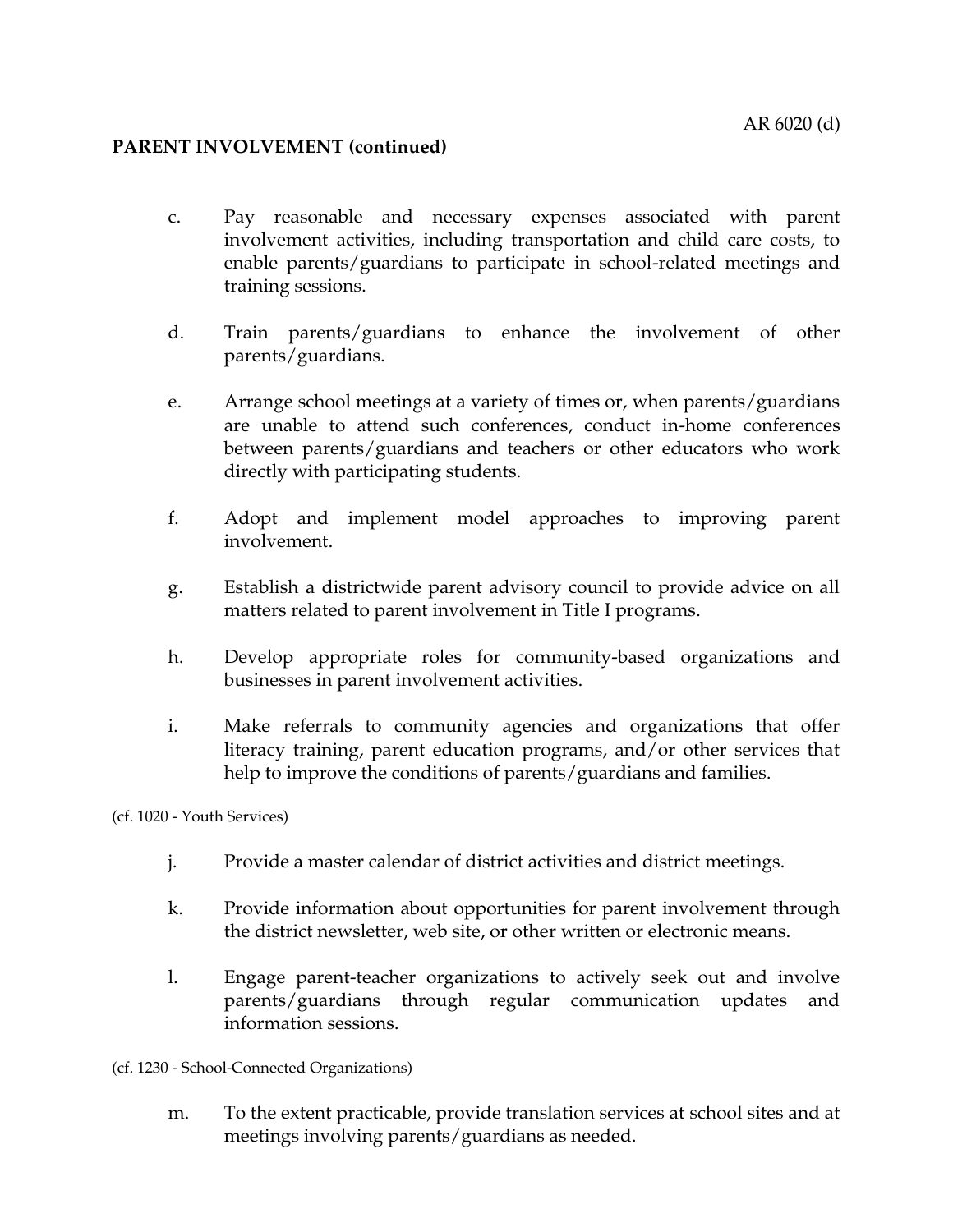- n. Provide training and information to members of district and school site councils and advisory committees to help them fulfill their functions.
- o. Regularly evaluate the effectiveness of staff development activities related to parent involvement.
- p. Include expectations for parent/guardian outreach and involvement in staff job descriptions and evaluations.
- (cf. 4115 Evaluation/Supervision)
- (cf. 4215 Evaluation/Supervision)
- (cf. 4315 Evaluation/Supervision)
- 4. Coordinate and integrate Title I parent involvement strategies with parental involvement strategies of other programs (20 USC 6318)
- (cf. 6300 Preschool/Early Childhood Education)

The Superintendent or designee may:

- a. Identify overlapping or similar program requirements.
- b. Involve district and school site representatives from other programs to assist in identifying specific population needs.
- c. Schedule joint meetings with representatives from related programs and share data and information across programs.
- d. Develop a cohesive, coordinated plan focused on student needs and shared goals.
- 5. Conduct, with involvement of parents/guardians, an annual evaluation of the content and effectiveness of the parent involvement policy in improving the academic quality of the schools served by Title I. (20 USC 6318)

The Superintendent or designee shall:

a. Ensure that the evaluation include the identification of barriers to greater participation in parent involvement activities, with particular attention to parents/guardians who are economically disadvantaged, are disabled, have limited English proficiency, have limited literacy, or are of any racial or ethnic minority background. (20 USC 6318)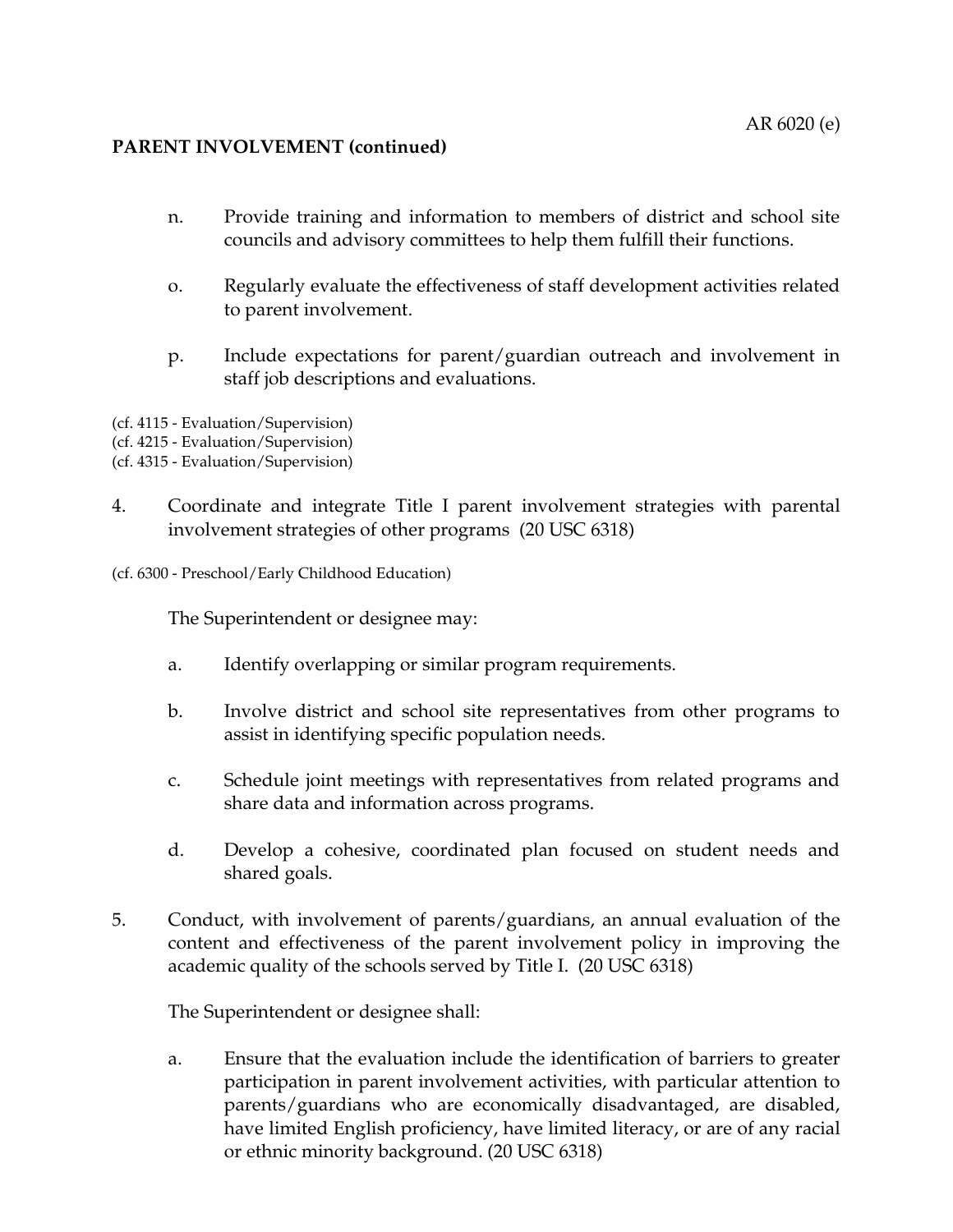- b. Use the evaluation results to design strategies for more effective parent involvement and, if necessary, to recommend changes in the parent involvement policy. (20 USC 6318)
- c. Assess the district's progress in meeting annual objectives for the parent involvement program, notify parents/guardians of this review and assessment through regular school communications mechanisms, and provide a copy to parents/guardians upon their request. (Education Code 11503)

The Superintendent or designee may:

- a. Use a variety of methods, such as focus groups, surveys, and workshops, to evaluate the satisfaction of parents/guardians and staff with the quality and frequency of district communications.
- b. Gather and monitor data regarding the number of parents/guardians participating in district activities and the types of activities in which they are engaged.
- c. Recommend to the Board measures to evaluate the impact of the district's parent involvement efforts on student achievement.
- 6. Involve parents/guardians in the activities of schools served by Title I (20 USC 6318)

The Superintendent or designee may:

- a. Include information about school activities in district communications to parents/guardians.
- b. To the extent practicable, assist schools with translation services or other accommodations needed to encourage participation of parents/guardians with special needs.
- c. Establish processes to encourage parent/guardian input regarding their expectations and concerns for their children.

The district's Board policy and administrative regulation containing parent involvement strategies shall be incorporated into the LEA plan and distributed to parents/guardians of students participating in Title I programs. (20 USC 6318)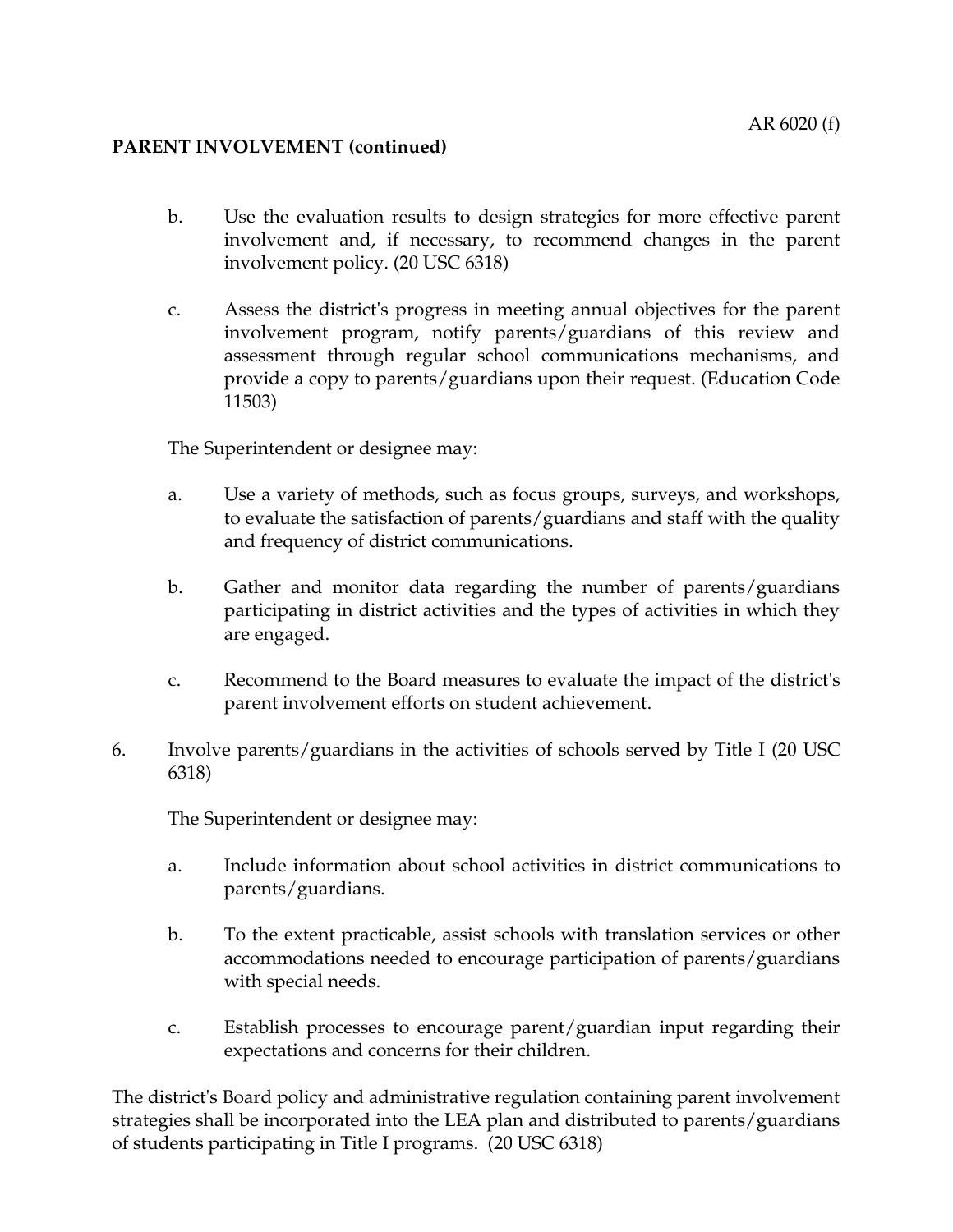#### *(cf. 5145.6 - Parental Notifications)*

# **School-Level Policies for Title I Schools**

At each school receiving Title I funds, a written policy on parent involvement shall be developed jointly with and agreed upon by parents/guardians of participating students. Such policy shall describe the means by which the school will: (20 USC 6318)

- 1. Convene an annual meeting, at a convenient time, to which all parents/guardians of participating students shall be invited and encouraged to attend, in order to inform parents/guardians of their school's participation in Title I and to explain Title I requirements and the right of parents/guardians to be involved.
- 2. Offer a flexible number of meetings, such as meetings in the morning or evening, for which related transportation, child care, and/or home visits may be provided as such services relate to parent involvement.
- 3. Involve parents/guardians in an organized, ongoing, and timely way in the planning, review, and improvement of Title I programs, including the planning, review, and improvement of the school's parent involvement policy and, if applicable, the joint development of the plan for schoolwide programs pursuant to 20 USC 6314.

The school may use an existing process for involving parents/guardians in the joint planning and design of the school's programs provided that the process includes adequate representation of parents/guardians of participating students.

- 4. Provide the parents/guardians of participating students all of the following:
	- a. Timely information about Title I programs.
	- b. A description and explanation of the school's curriculum, forms of academic assessment used to measure student progress, and the proficiency levels students are expected to meet.

c. If requested by parents/guardians, opportunities for regular meetings to formulate suggestions and to participate, as appropriate, in decisions related to their children's education, and, as soon as practicably possible,

<sup>(</sup>cf. 5121 - Grades/Evaluation of Student Achievement)

<sup>(</sup>cf. 5123 - Promotion/Acceleration/Retention)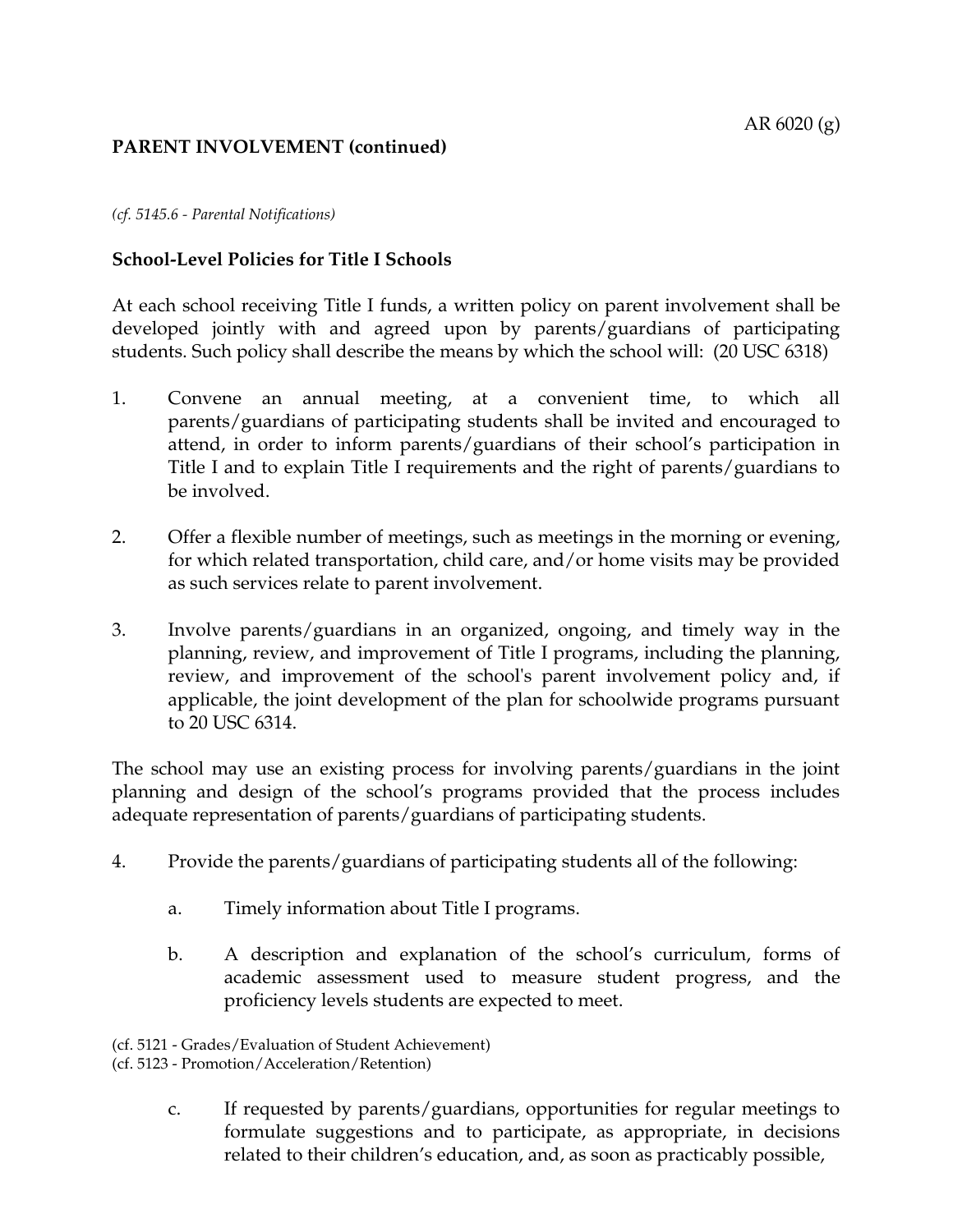responses to the suggestions of parents/guardians

- 5. If the schoolwide program plan is not satisfactory to the parents/guardians of participating students, submit any parent/guardian comments when the school makes the plan available to the district.
- 6. Jointly develop with the parents/guardians of participating students a schoolparent compact that outlines how parents/guardians, the entire school staff, and students will share responsibility for improved student academic achievement and the means by which the school and parents/guardians will build a partnership to help students achieve state standards.

(cf. 0520.1 - High Priority Schools Grant Program)

This compact shall address:

- a. The school's responsibility to provide high-quality curriculum and instruction in a supportive and effective learning environment that enables participating students to achieve the state's student academic achievement standards.
- b. Ways in which parents/guardians will be responsible for supporting their children's learning, such as monitoring attendance, homework completion, and television viewing; volunteering in the classroom; and participating, as appropriate, in decisions related to their children's education and the positive use of extracurricular time.
- (cf. 1240 Volunteer Assistance)
- (cf. 5020 Parent Rights and Responsibilities)
- (cf. 5113 Absences and Excuses)
- (cf. 6145 Extracurricular/Cocurricular Activities)
- (cf. 6154 Homework/Makeup Work)
	- c. The importance of communication between teachers and parents/guardians on an ongoing basis through, at a minimum:
		- (1) Parent-teacher conferences in elementary schools, at least annually, during which the compact shall be discussed as it relates to the student's achievement.
		- (2) Frequent reports to parents/guardians on their children's progress.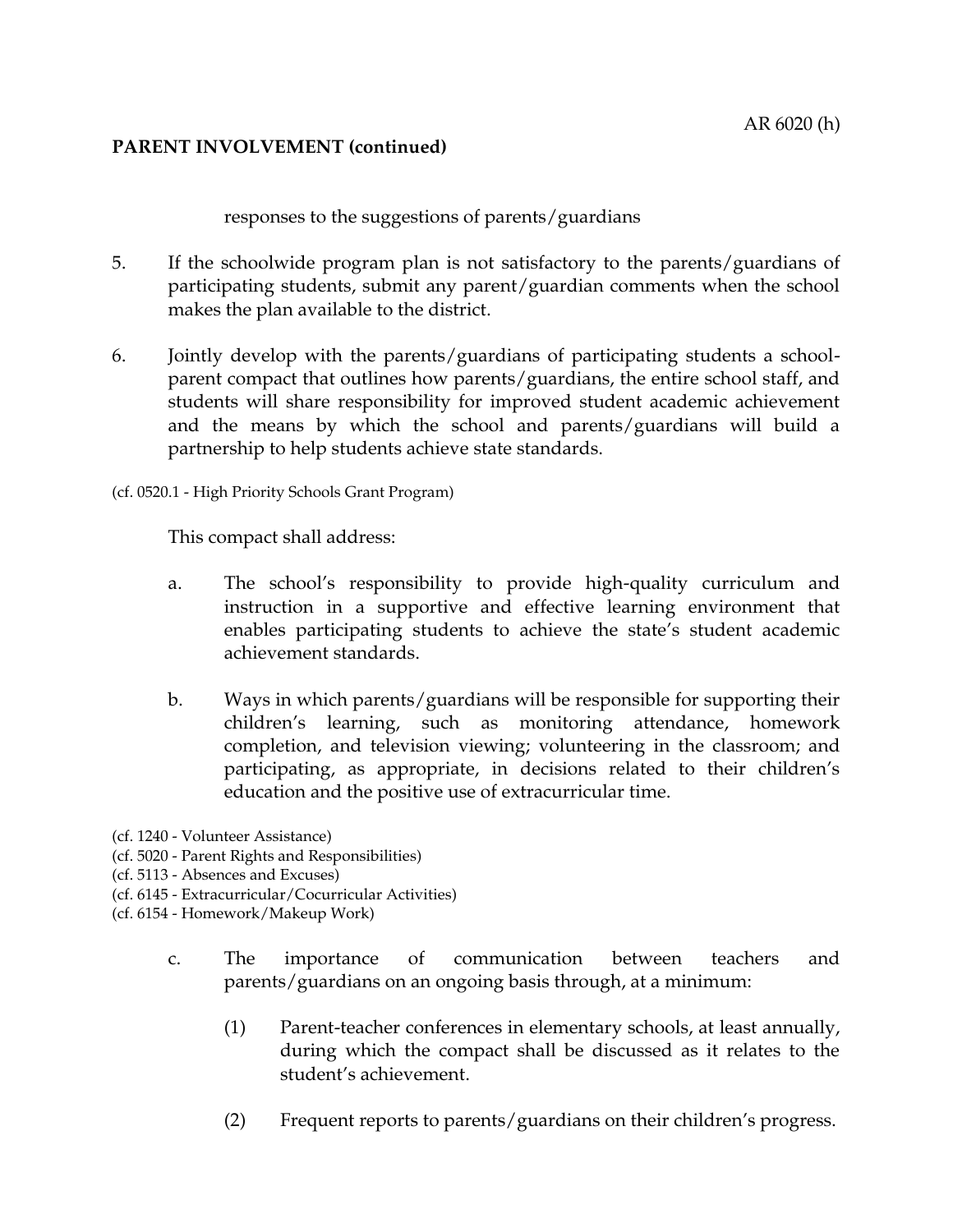- (3) Reasonable access to staff, opportunities to volunteer and participate in their child's classroom, and observation of classroom activities.
- 7. Build the capacity of the school and parents/guardians for strong parent involvement by implementing the activities described in items #3a-f in the section "District Strategies for Title I Schools" above.
- 8. To the extent practicable, provide full opportunities for the participation of parents/guardians with limited English proficiency, parents/guardians with disabilities, and parents/guardians of migrant children, including providing information and school reports required under 20 USC 6311(h) in a format and language such parents/guardians can understand.

If the school has a parent involvement policy that applies to all parents/guardians, it may amend that policy to meet the above requirements. (20 USC 6318)

Each school's parent involvement policy shall be made available to the local community and distributed to parents/guardians of participating students in an understandable and uniform format and, to the extent practicable, provided in a language the parents/guardians can understand. (20 USC 6318)

Each school receiving Title I funds shall annually evaluate the effectiveness of its parent involvement policy. Such evaluation may be conducted during the process of reviewing the school's single plan for student achievement in accordance with Education Code 64001.

The principal or designee, jointly with parents/guardians of participating students, shall periodically update the school's policy to meet the changing needs of parents/guardians and the school. (20 USC 6318)

# **District Strategies for Non-Title I Schools**

For each school that does not receive federal Title I funds, the Superintendent or designee shall, at a minimum:

1. Engage parents/guardians positively in their children's education by helping them develop skills to use at home that support their children's academic efforts at school and their children's development as responsible members of society (Education Code 11502, 11504)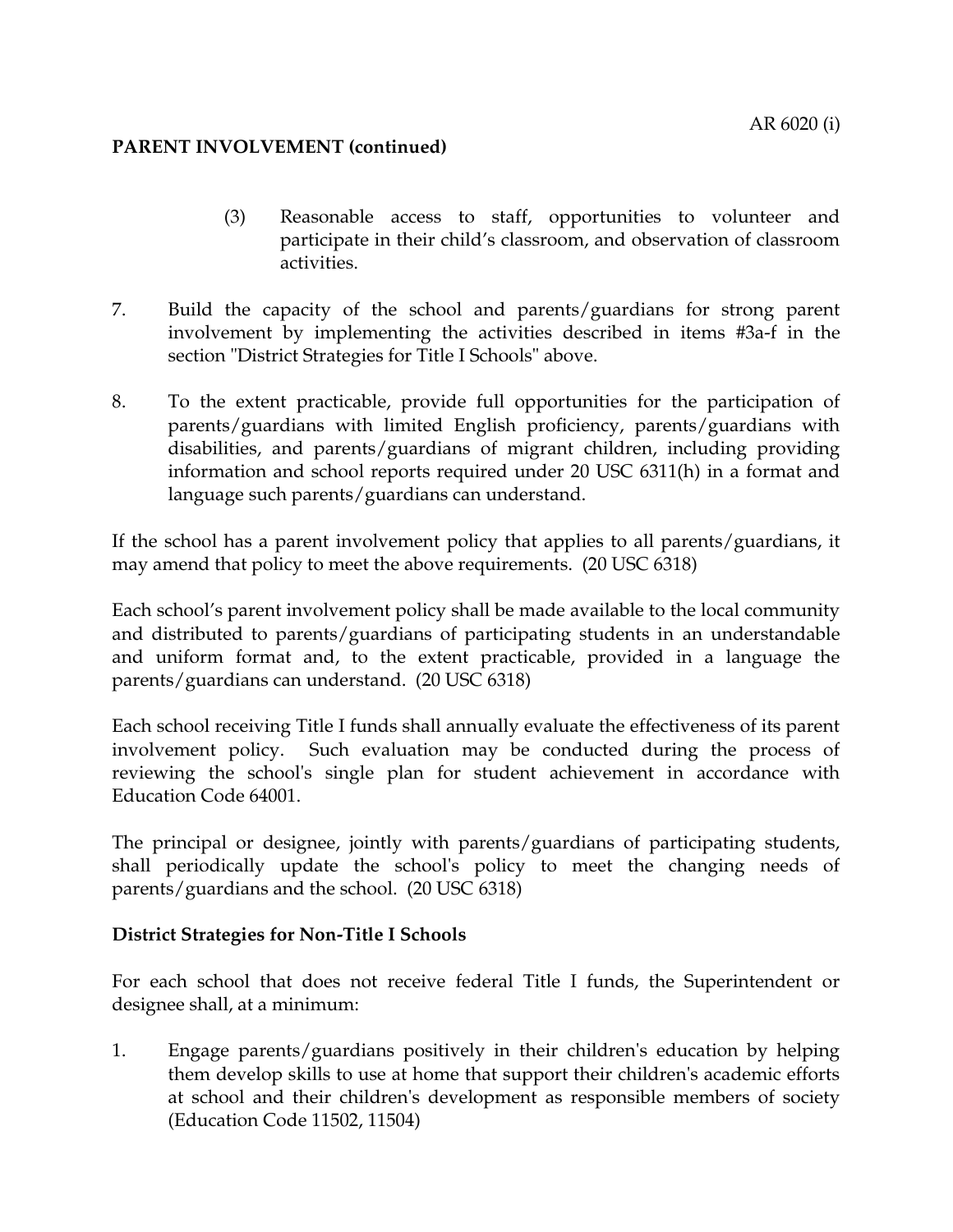The Superintendent or designee may:

- a. Provide or make referrals to literacy training and/or parent education programs designed to improve the skills of parents/guardians and enhance their ability to support their children's education.
- b. Provide information, in parent handbooks and through other appropriate means, regarding academic expectations and resources to assist with the subject matter.
- c. Provide parents/guardians with information about students' class assignments and homework assignments.
- 2. Inform parents/guardians that they can directly affect the success of their children's learning, by providing them with techniques and strategies that they may use to improve their children's academic success and to assist their children in learning at home (Education Code 11502, 11504)

The Superintendent or designee may:

- a. Provide parents/guardians with information regarding ways to create an effective study environment at home and to encourage good study habits.
- b. Encourage parents/guardians to monitor their children's school attendance, homework completion, and television viewing.
- c. Encourage parents/guardians to volunteer in their child's classroom and to participate in school advisory committees.
- 3. Build consistent and effective communication between the home and school so that parents/guardians may know when and how to assist their children in support of classroom learning activities. (Education Code 11502, 11504)

The Superintendent or designee may:

- a. Ensure that teachers provide frequent reports to parents/guardians on their children's progress and hold parent-teacher conferences at least once per year with parents/guardians of elementary school students.
- b. Provide opportunities for parents/guardians to observe classroom activities and to volunteer in their child's classroom.